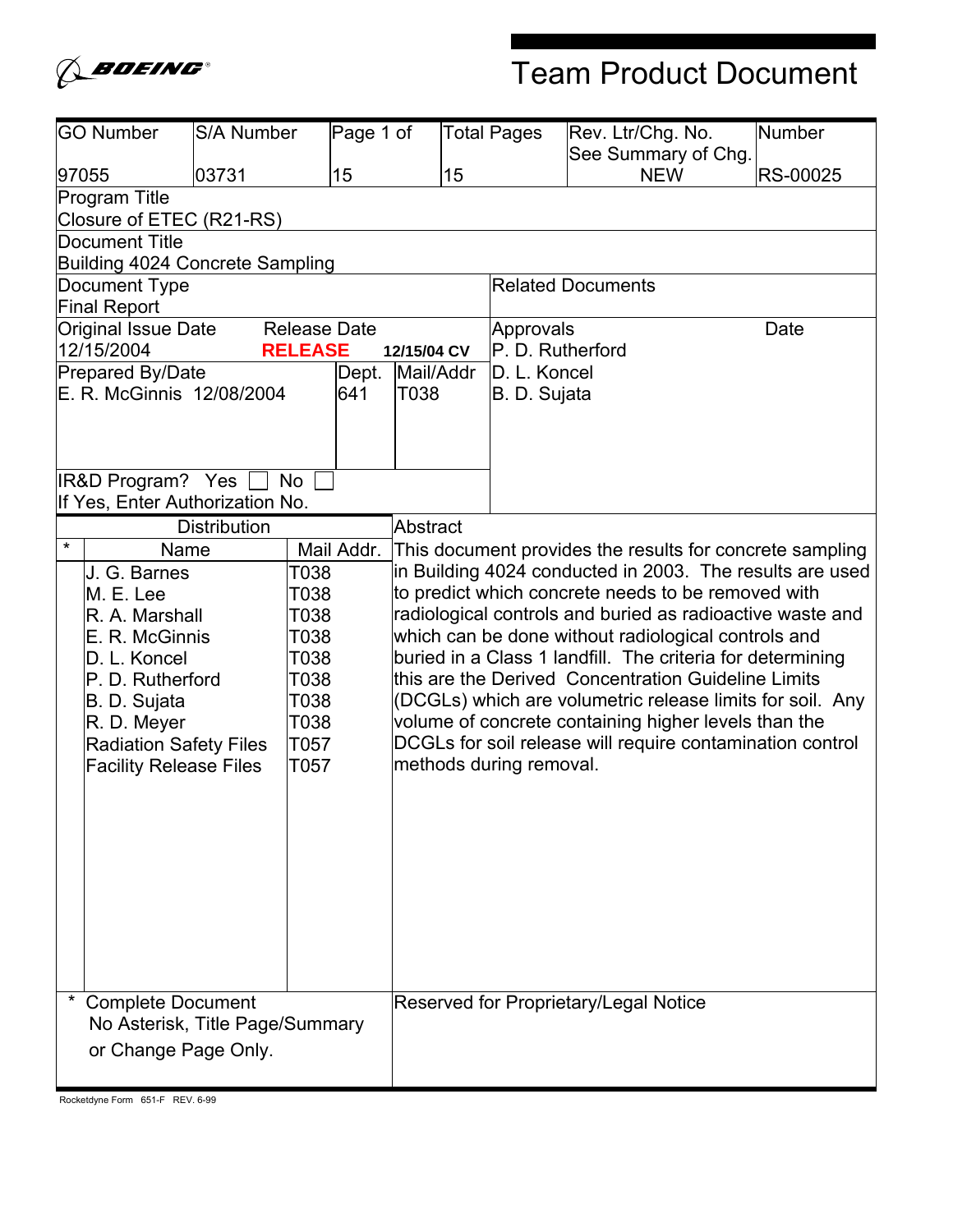### **Table of Contents**

### **List of Tables**

# **List of Figures**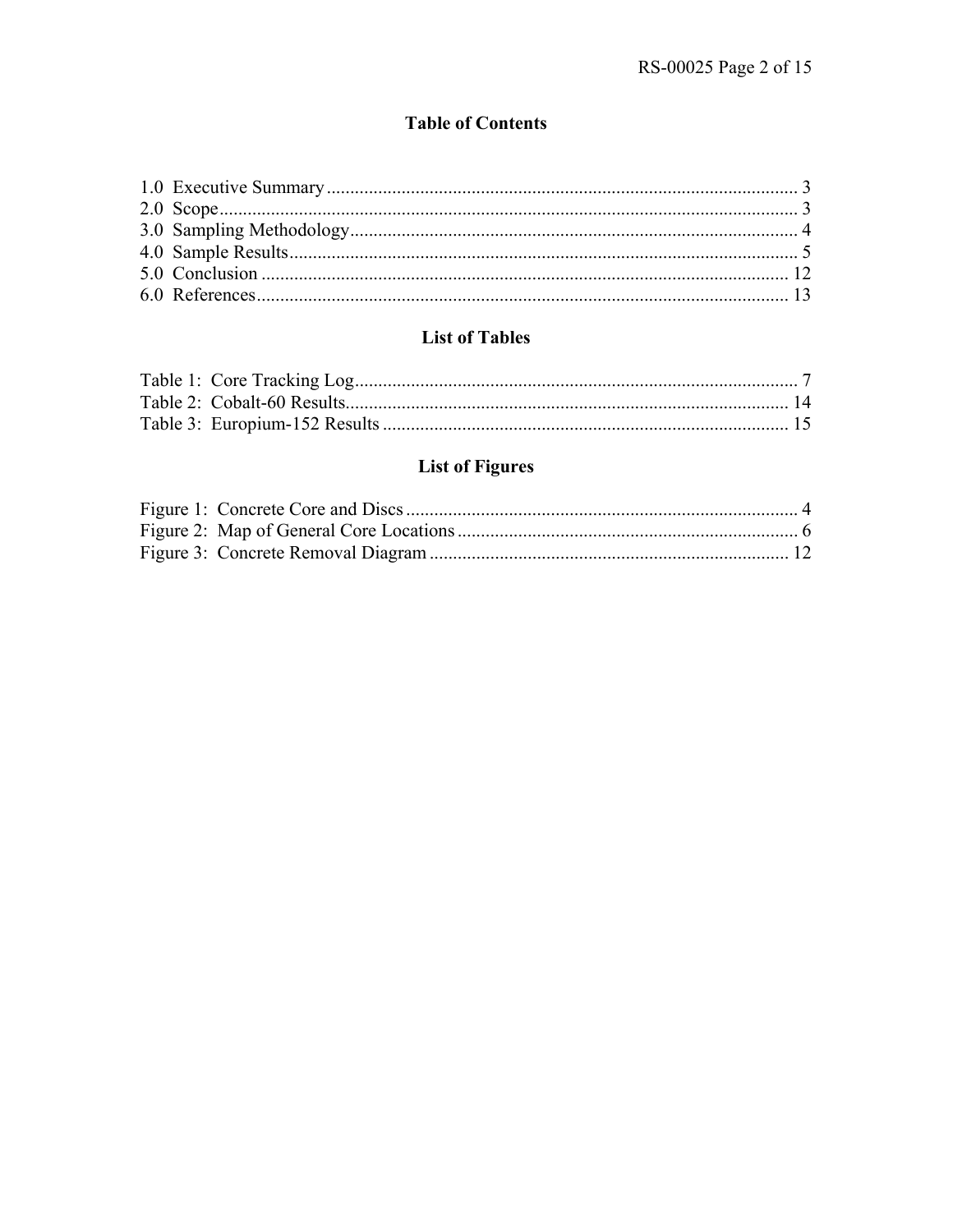### **1.0 Executive Summary**

In June of 2003 concrete core samples were taken in Building 4024 to help determine the safest and most cost effective method for demolishing the building. Cores were taken in 21 locations in the reactor test cell, decon gallery and operating gallery areas. Deep cores were taken in the East and West reactor cells and 1" thick discs for analysis were sliced off at 1", 16" and 30" depths. Shallow, 1" cores were taken in the areas outside the test cells.

These discs were analyzed by gamma spectroscopy and two of the highest activity samples (# 54 and 57, see Table 1) were sent offsite for tritium, iron-55 and nickel-63 analysis at Eberline Services Laboratory along with 4 other concrete and bedrock samples.

The 1" depth samples ranged from no detectable activity (NDA) in the areas outside the cells to a maximum of 105 pCi/g europium-152 and 9.4pCi/g cobalt-60 in the areas inside the cells. No europium-154, tritium, iron-55 or nickel-63 was detected in any of the samples analyzed at Eberline Services.

All 16" and 30" depth samples analyzed were NDA with the exception of one location, core  $\#21$ , which indicated 3.7 pCi/g of Eu-152 at the 16" depth. The 16" depth sample of core number 1 was counted for a long duration to lower the minimum detectable activity (MDA). This count indicated 0.4  $pCi/gEu-152$  and NDA Co-60. This analysis was done to determine how far below MDA for a standard count time ( $\sim 0.7$  pCi/g for Eu-152 and  $\sim 0.2$  pCi/g for Co-60) one of the 16" samples actually was.

This document summarizes the results of the sampling and the conclusions drawn from the results.

### **2.0 Scope**

In 1978, concrete cores were taken in the East and West cells of Building 4024 to quantify the extent of activation products formed within the concrete and rebar during the SNAP reactor experiments in the 1960s. A partial Decontamination and Decommissioning (D&D) of facility equipment was subsequently performed (References 1 and 2). This involved only the removal of facility equipment and process systems. The reactor cell concrete and aluminum liner were left intact.

 In 1992, further D&D was being considered, and the proposed unrestricted use release limits required isotopic analysis of the concrete. Additional core samples were removed and analyzed by gamma spectroscopy. No samples were taken above 8 feet on the walls or on the ceiling. Also no samples were taken outside of the two reactor cells. The 1992 data was not used in the current analysis; however, samples were taken in 2003 adjacent to the most activated locations from the 1992 sample effort and were used to confirm decay equations (see Tables 2 and 3).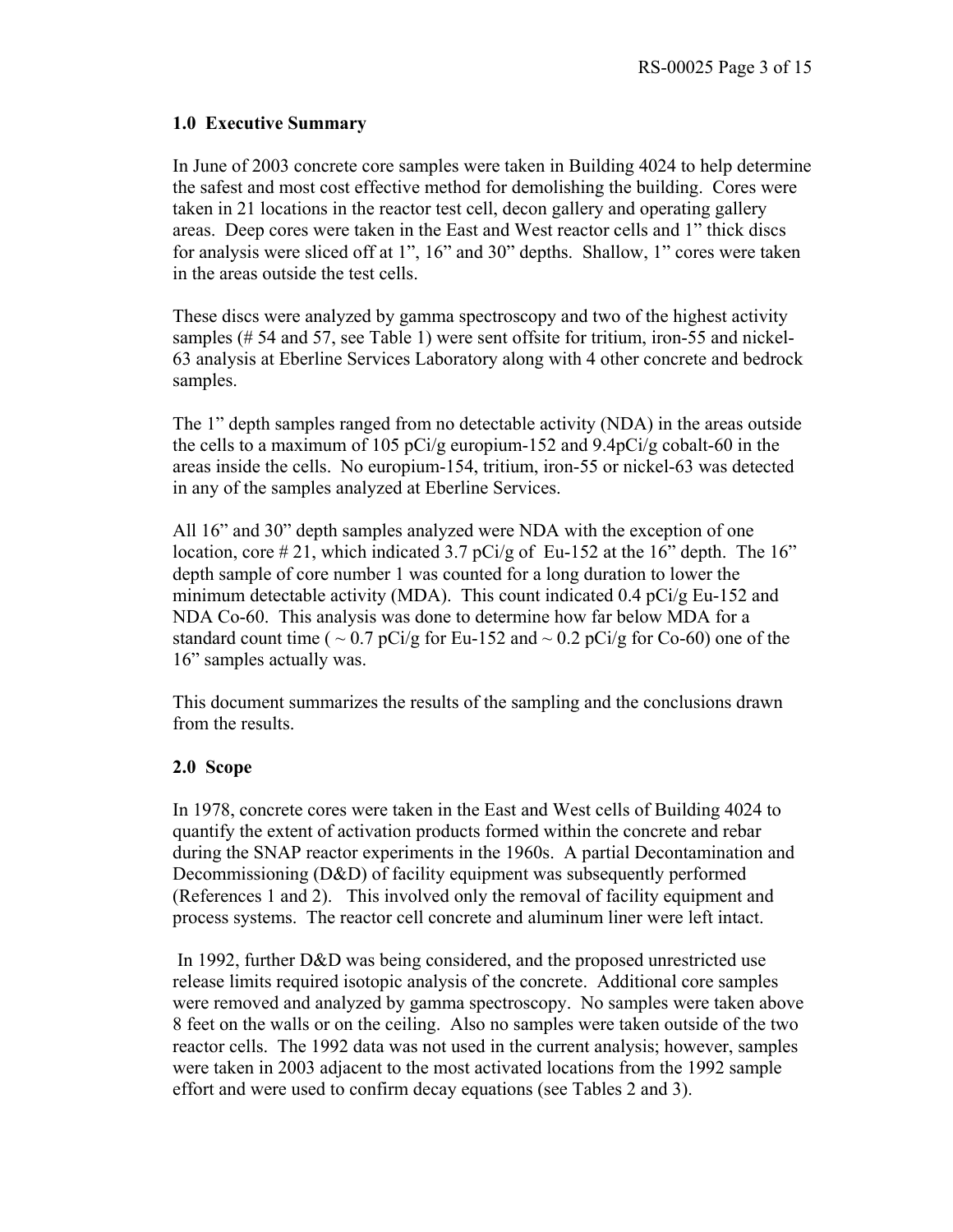Definitive sampling was completed in 2003 to predict how much of the building structure would require engineering controls to prevent workplace hazards and environmental releases of radioactivity if the building was demolished by rubblization. This sampling endeavor included all surfaces of the two reactor cells and the basement areas outside the cells.

### **3.0 Sampling Methodology**

General areas to be sampled were pre-selected by the Radiation Safety Engineer based on locations most likely to have become activated during reactor operations. The work crew was provided with an Engineering Work Request (EWR) procedure (Ref. 3) which included a map of the general sample locations (Figure 2). The Radiation Safety Technician utilized a gamma detector to pinpoint the highest surface measurement at each location and marked each spot for concrete coring. Each location distance was measured from location 0, 0 in a two dimensional grid coordinate system and subsequently logged.

Table 1 is the core tracking log produced by the work crew.

A three-inch diameter concrete core saw was used to remove a core at each location to a depth of three feet. Three one-inch thick discs were sawed off of each core at 1, 15 and 30 inches depth and carefully labeled and bagged (Figure 1).



**Figure 1: Concrete Core and Discs** 

At selected locations, where possible, samples were taken of the soil or bedrock after coring through the wall at the sampling location. All discs and soil/bedrock were transferred to the gamma spectroscopy laboratory for analysis. Six disc and soil/bedrock samples with the highest radioactivity were sent to an outside laboratory, Eberline Services, for tritium (H-3), iron-55 (Fe-55) and nickel-63 (Ni-63) analysis.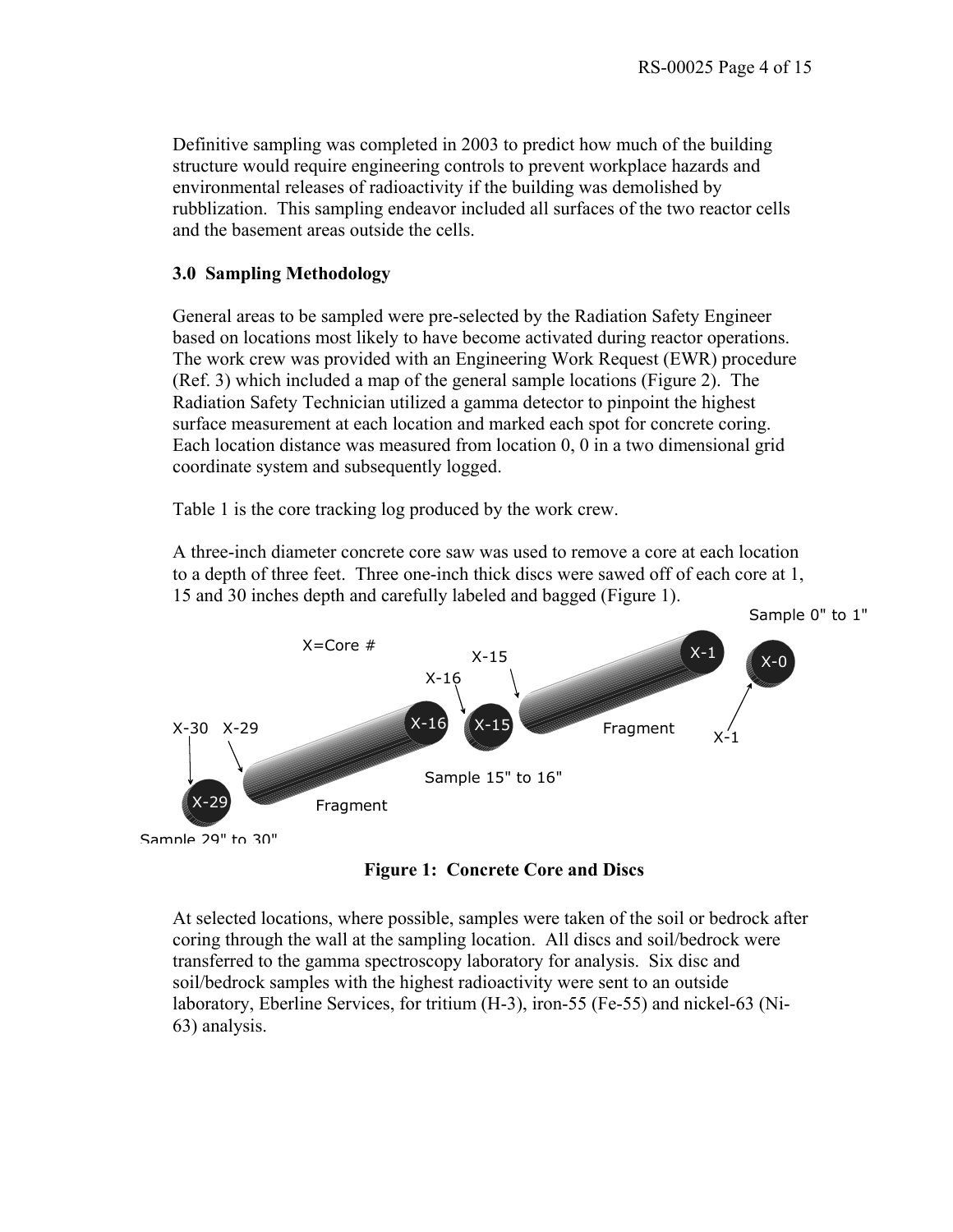### **4.0 Sample Results**

Two gamma-emitting isotopes, cobalt-60 (Co-60) and europium-152 (Eu-152), were detectable in the sample lot. The activity varied depending on location and depth. The samples were counted for 2000 seconds, which achieved MDAs of less than 10% of the soil DCGLs for Co-60, Eu-152 and Eu-154 (Reference 4)

It became apparent that the majority of the 15 to 16" and 29" to 30" depth samples would be less than minimum detectable activity with a 2000 second count time. To verify this, several of the 15 to 16" depth samples that had the highest activity at 0 to 1" depth were counted for 7,000 seconds. Except for cores 1 and 21 (0.4 and 3.7 pCi/g Eu-152 respectively), all were less than MDA.

At the highest activity 1" depth location, the soil/bedrock behind the core was counted for 50,000 seconds. It indicated no detectable activity so no further samples of bedrock behind the cores required analysis.

The activity of 1 inch depth cores ranged from no detectable activity to 105 pCi/g Eu-152 and 9.4 pCi/g Co-60. It would take 61.5 years for the 105 pCi/g of Eu-152 to decay to just below its Derived Concentration Guide Limit (DCGL) (release limit for soil) of 4.51 pCi/g. By that time, the Co-60 would have decayed to  $0.15\%$  of its DCGL (1.94 pCi/g) (Reference 4).

Tables 2 and 3 list the results of gamma spectroscopy for Co-60 and Eu-152. No Eu-154, H-3, Fe-55 or Ni-63 was detected in any of the samples analyzed.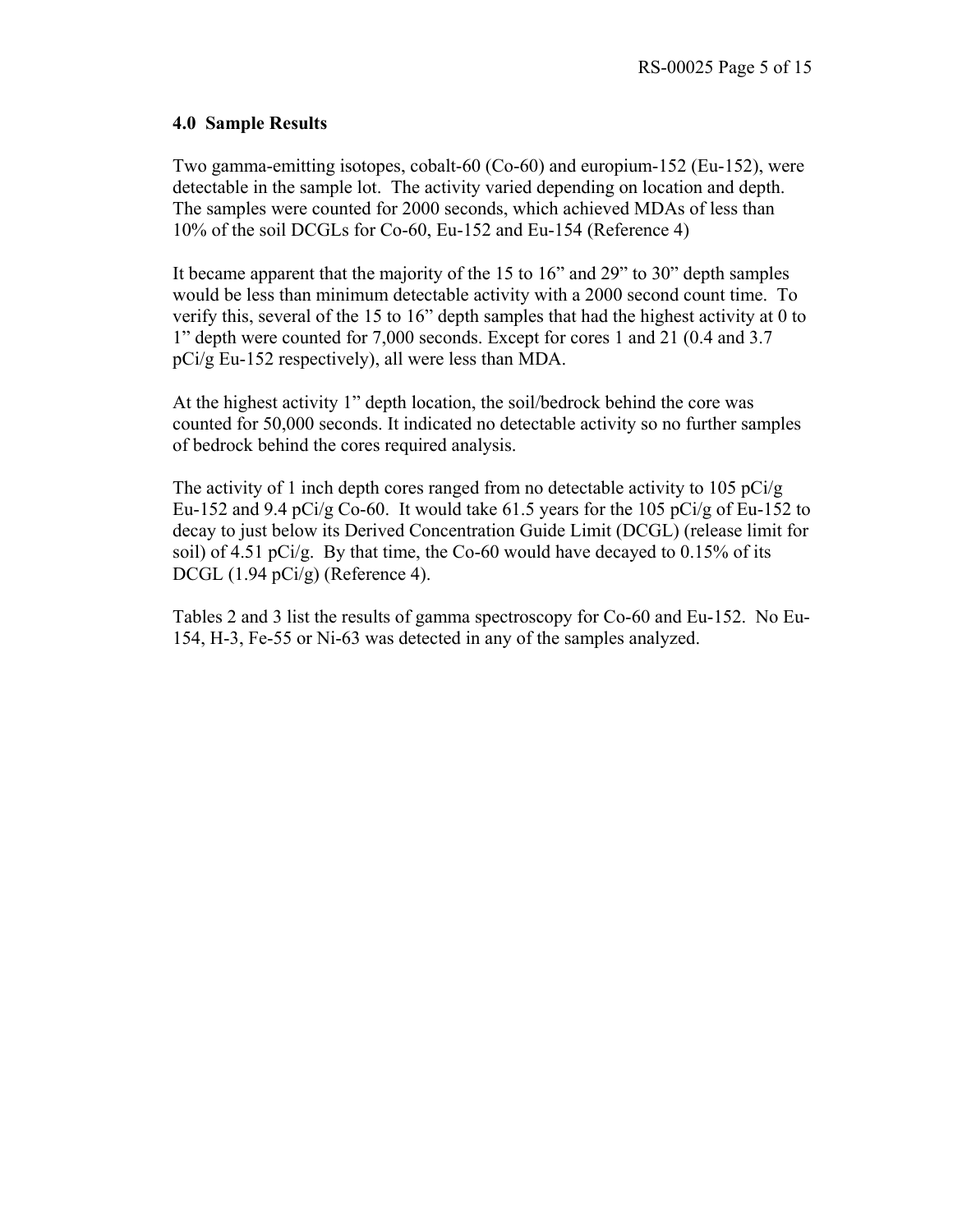

**Figure 2: Map of General Core Locations (numbers indicate core numbers)**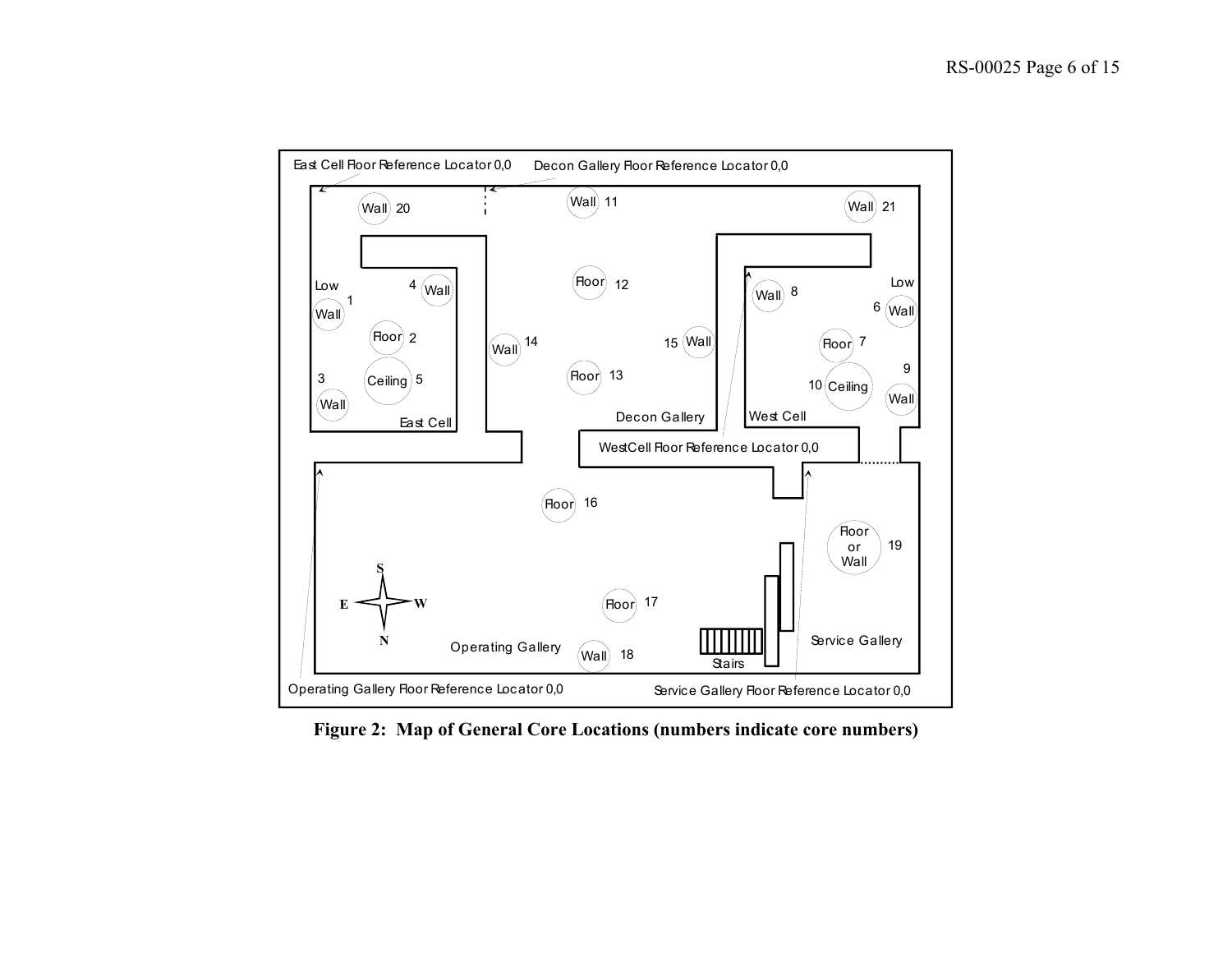### **Table 1: Core Tracking Log**

# $U = Up$  (from floor) N=North W=West R=Right LOC = grid locator

|                |                   |             | <b>Ending Depth</b> | <b>Tracking</b> | <b>LOCAft</b> | <b>LOCB</b> ft |           | <b>Sample Sliced</b> |                 |
|----------------|-------------------|-------------|---------------------|-----------------|---------------|----------------|-----------|----------------------|-----------------|
| Core#          | Location          | Sample #    | <b>Inches</b>       | <b>Numbers</b>  |               |                | Date      | By                   | <b>Comments</b> |
|                | East Cell, East   |             |                     |                 | 7'9'' R       | 5' 1" U        |           | Rocky                |                 |
|                | Wall-1992         | 024-03-0001 | $\mathbf{1}$        | $0 - 1$         |               |                | 6/19/2003 | Serena               |                 |
|                | East Cell, East   |             |                     |                 | 7' 9" R       | 5' 1" U        |           | Rocky                |                 |
|                | Wall-1992         | 024-03-0002 | 16                  | 15.0-16         |               |                | 6/19/2003 | Serena               |                 |
|                | East Cell, East   |             |                     |                 | 7'9'' R       | 5' 1" U        |           | Rocky                |                 |
|                | Wall-1992         | 024-03-0003 | 30                  | 29-30.0         |               |                | 6/19/2003 | Serena               |                 |
|                | Behind East Cell, |             |                     |                 | 7'9'' R       | 5' 1" U        |           | Rocky                |                 |
|                | East Wall-1992    | 024-03-0004 | 38                  | 37-38.0         |               |                | 6/19/2003 | Serena               | Bedrock/Soil    |
|                |                   |             |                     |                 | $14'1''$ N    | 9'1''W         |           | Rocky                |                 |
| $\overline{2}$ | East Cell, Floor  | 024-03-0005 | $\mathbf{1}$        | $0 - 1$         |               |                | 6/19/2003 | Serena               |                 |
|                |                   |             |                     |                 | 14' 1"N       | 9' 1"W         |           | Rocky                |                 |
| $\overline{2}$ | East Cell, Floor  | 024-03-0006 | 16                  | 15.0-16         |               |                | 6/19/2003 | Serena               |                 |
|                |                   |             |                     |                 | 14' 1"N       | 9' 1"W         |           | Rocky                |                 |
| $\overline{2}$ | East Cell, Floor  | 024-03-0007 | 30                  | 29-30.0         |               |                | 6/19/2003 | Serena               |                 |
|                | Under East Cell,  |             |                     |                 | 14' 1"N       | 9'1''W         |           | Rocky                |                 |
| $\overline{2}$ | Floor             | 024-03-0008 | 92                  | 91-92.0         |               |                | 6/19/2003 | Serena               | Bedrock/Soil    |
|                | East Cell, North  |             |                     |                 | 2'3'' R       | $11'5''$ U     |           | Rocky                |                 |
| $\overline{3}$ | Wall - High       | 024-03-0009 | $\mathbf{1}$        | $0 - 1$         |               |                | 6/19/2003 | Serena               |                 |
|                | East Cell, North  |             |                     |                 | 2'3'' R       | 11' 5" U       |           | Rocky                |                 |
| 3 <sup>7</sup> | Wall - High       | 024-03-0010 | 16                  | 15.0-16         |               |                | 6/19/2003 | Serena               |                 |
|                | East Cell, North  |             |                     |                 | 2'3'' R       | $11'5''$ U     |           | Rocky                |                 |
| 3 <sup>1</sup> | Wall - High       | 024-03-0011 | 29.5                | 28.5-29.5       |               |                | 6/19/2003 | Serena               |                 |
|                | East Cell, South  |             |                     |                 | $12'$ 7" R    | 7' 11" U       |           | Rocky                |                 |
| $\overline{4}$ | Wall - High       | 024-03-0012 | $\mathbf{1}$        | $0-1$           |               |                | 6/19/2003 | Serena               |                 |
|                | East Cell, South  |             |                     |                 | 12' 7" R      | 7' 11" U       |           | Rocky                |                 |
| $\overline{4}$ | Wall - High       | 024-03-0013 | 16                  | 15.0-16         |               |                | 6/19/2003 | Serena               |                 |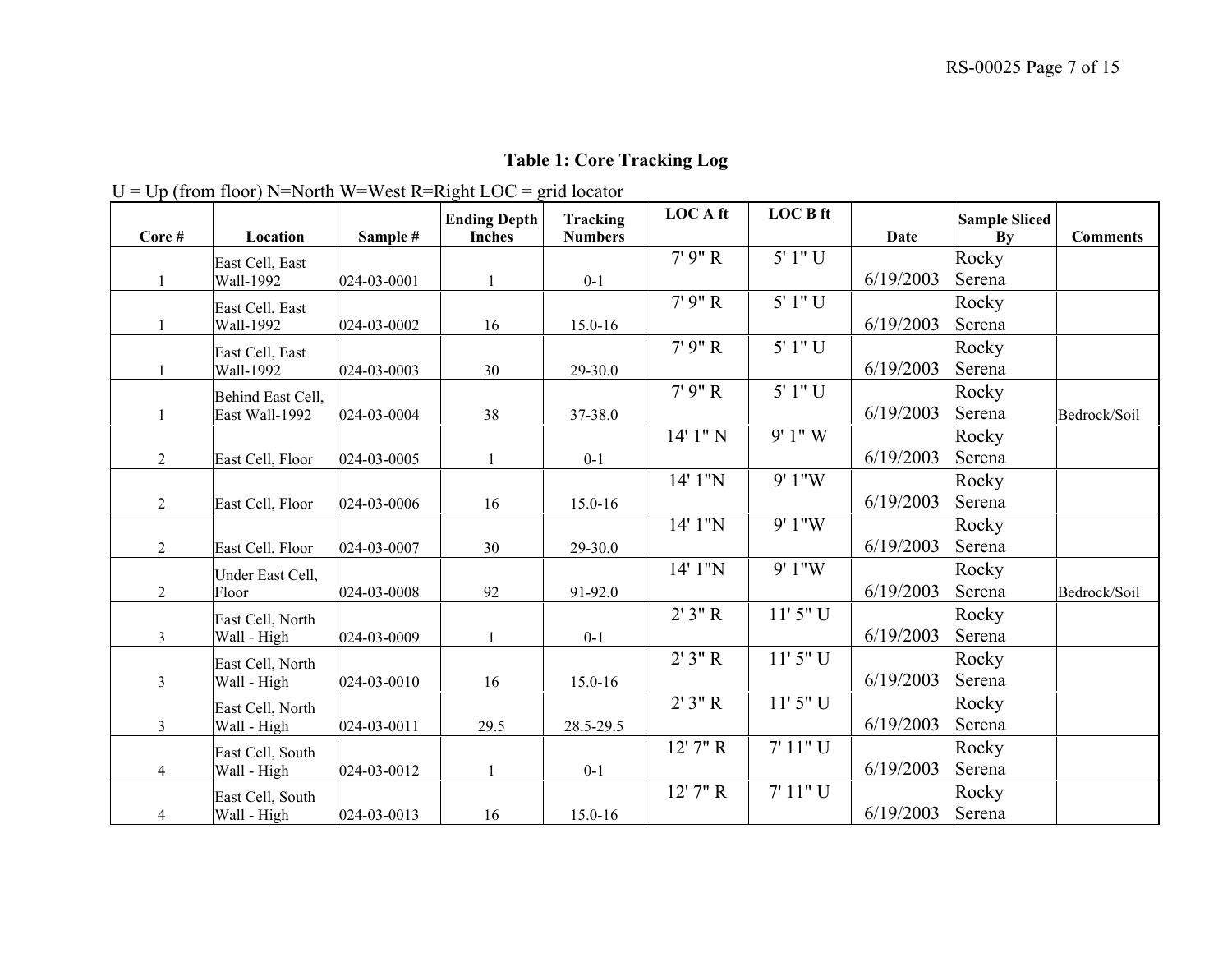|                |                                 |             | <b>Ending Depth</b> | Tracking       | <b>LOCA</b> ft | <b>LOCB</b> ft  |           |                   |                 |
|----------------|---------------------------------|-------------|---------------------|----------------|----------------|-----------------|-----------|-------------------|-----------------|
| Core#          | Location                        | Sample #    | <b>Inches</b>       | <b>Numbers</b> |                |                 | Date      | <b>Sampled By</b> | <b>Comments</b> |
|                | East Cell, South                |             |                     |                | $12'$ 7" R     | 7' 11" U        |           | Rocky             |                 |
| $\overline{4}$ | Wall - High                     | 024-03-0014 | 30                  | 29-30.0        |                |                 | 6/19/2003 | Serena            |                 |
|                |                                 |             |                     |                | 15'8" N        | $5'$ 7" $\rm W$ |           | Rocky             |                 |
| 5              | East Cell, Ceiling  024-03-0015 |             |                     | $0 - 1$        |                |                 | 6/19/2003 | Serena            |                 |
|                |                                 |             |                     |                | 15'8" N        | 5' 7" W         |           | Rocky             |                 |
| 5              | East Cell, Ceiling  024-03-0016 |             | 16                  | 15.0-16        |                |                 | 6/19/2003 | Serena            |                 |
|                |                                 |             |                     |                | 15'8" N        | 5' 7" W         |           | Rocky             |                 |
| 5              | East Cell, Ceiling 024-03-0017  |             | 30                  | 29-30.0        |                |                 | 6/19/2003 | Serena            |                 |
|                | West Cell, West                 |             |                     |                | 17'7'' R       | 4' 10" U        |           | Rocky             |                 |
| 6              | Wall-1992                       | 024-03-0018 | $\mathbf{1}$        | $0 - 1$        |                |                 | 6/19/2003 | Serena            |                 |
|                | West Cell, West                 |             |                     |                | 17'7'' R       | 4' 10" U        |           | Rocky             |                 |
| 6              | Wall-1992                       | 024-03-0019 | 12                  | $11 - 12.0$    |                |                 | 6/19/2003 | Serena            |                 |
|                | West Cell, West                 |             |                     |                | 17'7'' R       | 4' 10" U        |           | Rocky             |                 |
| 6              | Wall-1992                       | 024-03-0020 | 30                  | 29-30.0        |                |                 | 6/19/2003 | Serena            |                 |
|                | Behind West Cell,               |             |                     |                | 17'7'' R       | 4' 10" U        |           | Rocky             |                 |
| 6              | West Wall-1992                  | 024-03-0021 | 38                  | 37-38.0        |                |                 | 6/19/2003 | Serena            | Bedrock/Soil    |
|                |                                 |             |                     |                | 11' 8'' N      | 9' 8" W         |           | Rocky             |                 |
| 7              | West Cell, Floor                | 024-03-0022 |                     | $0 - 1$        |                |                 | 6/19/2003 | Serena            |                 |
|                |                                 |             |                     |                | 11' 8'' N      | 9' 8'' W        |           | Rocky             |                 |
| $\tau$         | West Cell, Floor                | 024-03-0023 | 15                  | $14 - 15.0$    |                |                 | 6/19/2003 | Serena            |                 |
|                |                                 |             |                     |                | 11' 8'' N      | 9' 8'' W        |           | Rocky             |                 |
| 7              | West Cell, Floor                | 024-03-0024 | 30                  | 29-30.0        |                |                 | 6/19/2003 | Serena            |                 |
|                | Under West Cell,                |             |                     |                | 11' 8'' N      | 9' 8" W         |           | Rocky             |                 |
| $\overline{7}$ | Floor                           | 024-03-0025 | 82                  | 81-82.0        |                |                 | 6/19/2003 | Serena            | Bedrock/Soil    |
|                | West Cell, South                |             |                     |                | 11' 10'' R     | 12' 9" U        |           | Rocky             |                 |
| 8              | Wall - High                     | 024-03-0026 | $\mathbf{1}$        | $0 - 1$        |                |                 | 6/19/2003 | Serena            |                 |
|                | West Cell, South                |             |                     |                | 11' 10'' R     | 12' 9" U        |           | Rocky             |                 |
| 8              | Wall - High                     | 024-03-0027 | 16                  | 15.0-16        |                |                 | 6/19/2003 | Serena            |                 |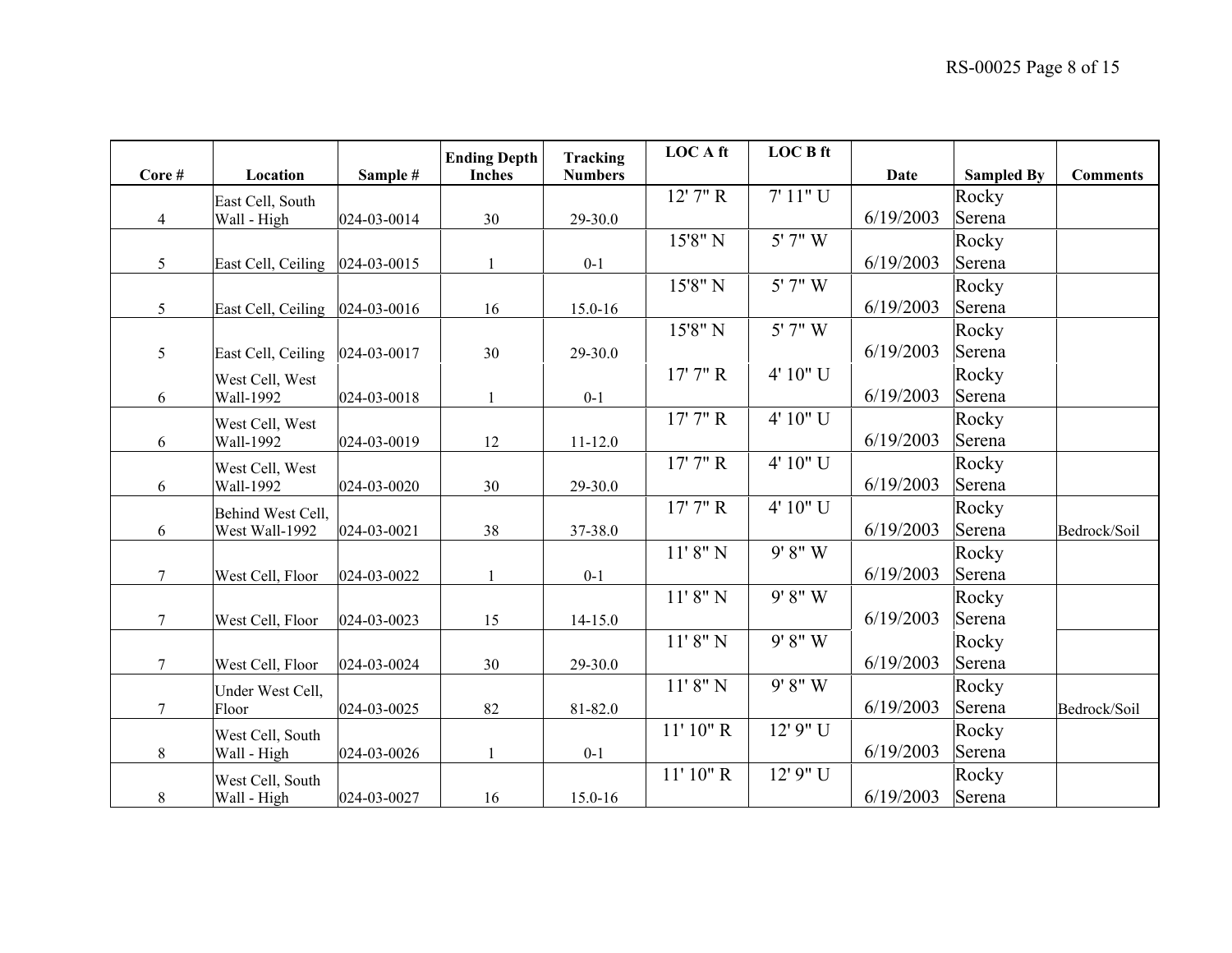|       |                    |             | <b>Ending Depth</b> | Tracking       | <b>LOCAft</b>        | <b>LOC B ft</b> |             |                   |                 |
|-------|--------------------|-------------|---------------------|----------------|----------------------|-----------------|-------------|-------------------|-----------------|
| Core# | Location           | Sample #    | <b>Inches</b>       | <b>Numbers</b> |                      |                 | <b>Date</b> | <b>Sampled By</b> | <b>Comments</b> |
|       | West Cell, South   |             |                     |                | 11' 10'' R           | 12' 9" U        |             | Rocky             |                 |
| 8     | Wall - High        | 024-03-0028 | 30                  | 29-30.0        |                      |                 | 6/19/2003   | Serena            |                 |
|       | West Cell, North   |             |                     |                | $12'$ $2''$ R        | 12' 9" U        |             | Rocky             |                 |
| 9     | Wall - High        | 024-03-0029 |                     | $0 - 1$        |                      |                 | 6/19/2003   | Serena            |                 |
|       | West Cell, North   |             |                     |                | $12'$ $2''$ R        | 12' 9" U        |             | Rocky             |                 |
| 9     | Wall - High        | 024-03-0030 | 16                  | 15.0-16        |                      |                 | 6/19/2003   | Serena            |                 |
|       | West Cell, North   |             |                     |                | $12'$ $2''$ R        | 12' 9" U        |             | Rocky             |                 |
| 9     | Wall - High        | 024-03-0031 | 30                  | 29-30.0        |                      |                 | 6/19/2003   | Serena            |                 |
|       | West Cell, Ceiling |             |                     |                | 11'11"               | 12'5''          |             | Rocky             |                 |
| 10    | Shield Plug        | 024-03-0032 | 1                   | $0 - 1$        |                      |                 | 6/19/2003   | Serena            |                 |
|       | West Cell, Ceiling |             |                     |                | 11'11"               | 12'5''          |             | Rocky             |                 |
| 10    | Shield Plug        | 024-03-0033 | 15                  | $14 - 15.0$    |                      |                 | 6/19/2003   | Serena            |                 |
|       | West Cell, Ceiling |             |                     |                | 11'11"               | 12'5''          |             | Rocky             |                 |
| 10    | Shield Plug        | 024-03-0034 | 29                  | 28-29.0        |                      |                 | 6/19/2003   | Serena            |                 |
|       | Decon Gallery,     |             |                     |                | 12' 5"R              | 10' 4"U         |             | Rocky             |                 |
| 11    | South Wall         | 024-03-0035 | 1                   | $0 - 1$        |                      |                 | 6/19/2003   | Serena            |                 |
|       | Decon Gallery,     |             |                     |                | 12' 5"R              | 10' 4"U         |             | Rocky             |                 |
| 11    | South Wall         | 024-03-0036 | 16                  | 15.0-16        |                      |                 | 6/19/2003   | Serena            |                 |
|       | Decon Gallery,     |             |                     |                | 12' 5"R              | 10' 4"U         |             | Rocky             |                 |
| 11    | South Wall         | 024-03-0037 | 27                  | $26 - 27.0$    |                      |                 | 6/19/2003   | Serena            |                 |
|       | Decon Gallery,     |             |                     |                | $5'$ 7" N            | $11'6''$ W      |             | Rocky             |                 |
| 12    | Floor              | 024-03-0038 | 1                   | $0 - 1$        |                      |                 | 6/19/2003   | Serena            |                 |
|       | Decon Gallery,     |             |                     |                | $5'$ 7" $\mathrm{N}$ | $11'6''$ W      |             | Rocky             |                 |
| 12    | Floor              | 024-03-0039 | 16                  | $15.0 - 16$    |                      |                 | 6/19/2003   | Serena            |                 |
|       | Decon Gallery,     |             |                     |                | $5'$ 7" N            | $11'6''$ W      |             | Rocky             |                 |
| 12    | Floor              | 024-03-0040 | 30                  | 29-30.0        |                      |                 | 6/19/2003   | Serena            |                 |
|       | Decon Gallery,     |             |                     |                | 23' 0" N             | $8'0''$ W       |             | Rocky             |                 |
| 13    | Floor              | 024-03-0041 | $\mathbf{1}$        | $0 - 1$        |                      |                 | 6/19/2003   | Serena            |                 |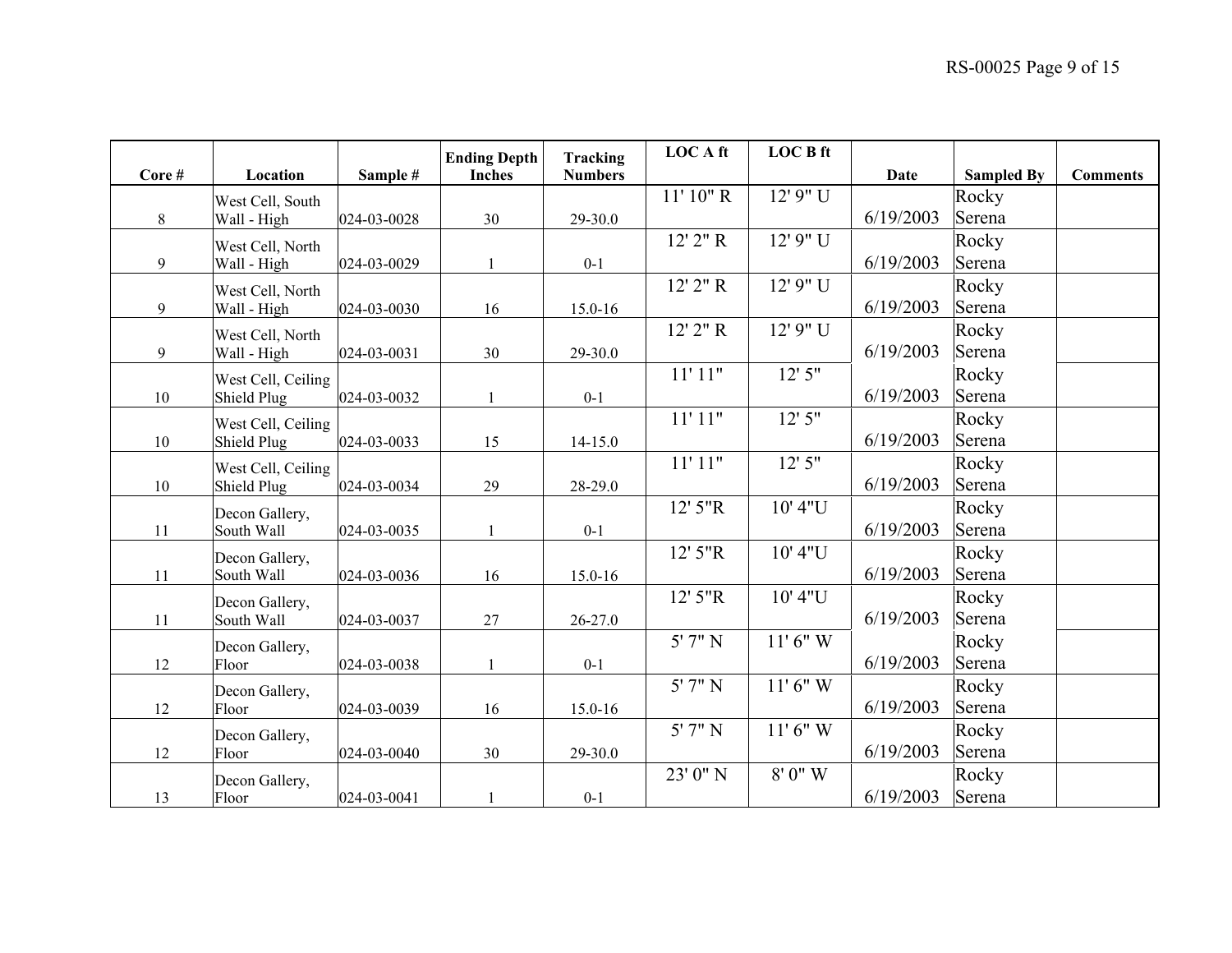|       |                          |             | <b>Ending Depth</b> | Tracking       | <b>LOCAft</b> | <b>LOC B ft</b> |             |                   |                 |
|-------|--------------------------|-------------|---------------------|----------------|---------------|-----------------|-------------|-------------------|-----------------|
| Core# | Location                 | Sample #    | <b>Inches</b>       | <b>Numbers</b> |               |                 | <b>Date</b> | <b>Sampled By</b> | <b>Comments</b> |
|       | Decon Gallery,           |             |                     |                | 23' 0" N      | $8'0''$ W       |             | Rocky             |                 |
| 13    | Floor                    | 024-03-0042 | 15                  | $14 - 15.0$    |               |                 | 6/19/2003   | Serena            |                 |
|       | Decon Gallery,           |             |                     |                | 23' 0" N      | $8'0''$ W       |             | Rocky             |                 |
| 13    | Floor                    | 024-03-0043 | 30                  | 29-30.0        |               |                 | 6/19/2003   | Serena            |                 |
|       | Decon Gallery,           |             |                     |                | 20' 2"R       | 12' 1"U         |             | Rocky             |                 |
| 14    | East Wall                | 024-03-0044 |                     | $0 - 1$        |               |                 | 6/19/2003   | Serena            |                 |
|       | Decon Gallery,           |             |                     |                | 20' 2"R       | 12' 1"U         |             | Rocky             |                 |
| 14    | East Wall                | 024-03-0045 | 15                  | $14 - 15.0$    |               |                 | 6/19/2003   | Serena            |                 |
|       | Decon Gallery,           |             |                     |                | 20' 2"R       | 12' 1"U         |             | Rocky             |                 |
| 14    | East Wall                | 024-03-0046 | 30                  | 29-30.0        |               |                 | 6/19/2003   | Serena            |                 |
|       | Decon Gallery,           |             |                     |                | 19' 3"R       | 10'2"U          |             | Rocky             |                 |
| 15    | West Wall                | 024-03-0047 |                     | $0 - 1$        |               |                 | 6/19/2003   | Serena            |                 |
|       | Decon Gallery,           |             |                     |                | 19' 3"R       | 10'2"U          |             | Rocky             |                 |
| 15    | West Wall                | 024-03-0048 | 15                  | $14 - 15.0$    |               |                 | 6/19/2003   | Serena            |                 |
|       | Decon Gallery,           |             |                     |                | 19' 3"R       | 10'2"U          |             | Rocky             |                 |
| 15    | West Wall                | 024-03-0049 | 30                  | 29-30.0        |               |                 | 6/19/2003   | Serena            |                 |
|       | <b>Operating Gallery</b> |             |                     |                | 14' 10" N     | $8'$ 4" W       |             | Rocky             |                 |
| 16    | Floor                    | 024-03-0050 |                     | $0 - 1$        |               |                 | 6/19/2003   | Serena            |                 |
|       | <b>Operating Gallery</b> |             |                     |                | 14' 7" N      | 14' 3" W        |             | Rocky             |                 |
| 17    | Floor                    | 024-03-0051 |                     | $0 - 1$        |               |                 | 6/19/2003   | Serena            |                 |
|       | Operating Gallery,       |             |                     |                | 33' 2" R      | 4' 2" U         |             | Rocky             |                 |
| 18    | North Wall               | 024-03-0052 |                     | $0 - 1$        |               |                 | 6/19/2003   | Serena            |                 |
|       | Service Gallery,         |             |                     |                | 5' 10" N      | 3' 8'' W        |             | Rocky             |                 |
| 19    | Floor                    | 024-03-0053 |                     | $0 - 1$        |               |                 | 6/19/2003   | Serena            |                 |
|       | East Cell Hallway,       |             |                     |                | 7'5''R        | 10' 1/2"U       |             | Rocky             |                 |
| 20    | South Wall               | 024-03-0054 |                     | $0 - 1$        |               |                 | 6/19/2003   | Serena            |                 |
|       | East Cell Hallway,       |             |                     |                | 7'5''R        | 10' 1/2"U       |             | Rocky             |                 |
| 20    | South Wall               | 024-03-0055 | 16                  | 15.0-16        |               |                 | 6/19/2003   | Serena            |                 |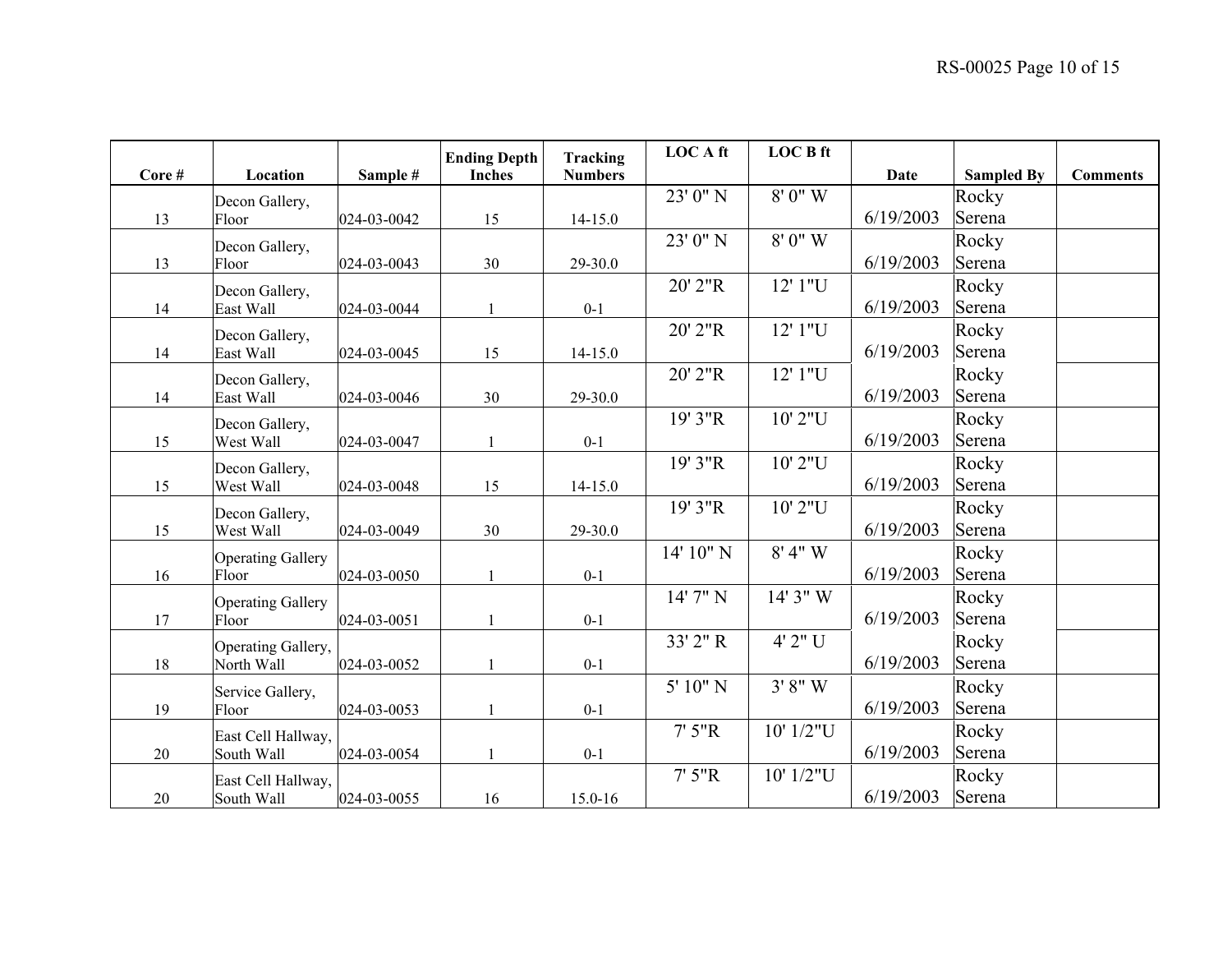|        |                                     |             | <b>Ending Depth</b> | Tracking       | <b>LOCAft</b> | <b>LOC B ft</b> |           |                   |                 |
|--------|-------------------------------------|-------------|---------------------|----------------|---------------|-----------------|-----------|-------------------|-----------------|
| Core # | Location                            | Sample #    | <b>Inches</b>       | <b>Numbers</b> |               |                 | Date      | <b>Sampled By</b> | <b>Comments</b> |
|        | East Cell Hallway,                  |             |                     |                | $7'$ 5"R      | 10' 1/2"U       |           | Rocky             |                 |
| 20     | South Wall                          | 024-03-0056 | 27                  | $26 - 27.0$    |               |                 | 6/19/2003 | Serena            |                 |
|        | West Cell<br>Hallway, South         |             |                     |                | 10' 7"R       | 14' 3"U         |           | Rocky             |                 |
| 21     | Wall                                | 024-03-0057 |                     | $0 - 1$        |               |                 | 6/19/2003 | Serena            |                 |
|        | West Cell<br>Hallway, South         |             |                     |                | 10' 7"R       | 10' 7"U         |           | Rocky             |                 |
| 21     | Wall                                | 024-03-0058 | 16                  | $15.0 - 16$    |               |                 | 6/19/2003 | Serena            |                 |
| 21     | West Cell<br>Hallway, South<br>Wall | 024-03-0059 | 24.25               | 23.25-24.25    | 10' 7"R       | 10' 7"U         | 6/19/2003 | Rocky<br>Serena   |                 |
| 21     | West Cell<br>Hallway, South<br>Wall | 024-03-0060 | 24.25               | 23.25-24.25    | $10'$ 7" R    | 10' 7"U         | 6/19/2003 | Rocky<br>Serena   | Soil Sample     |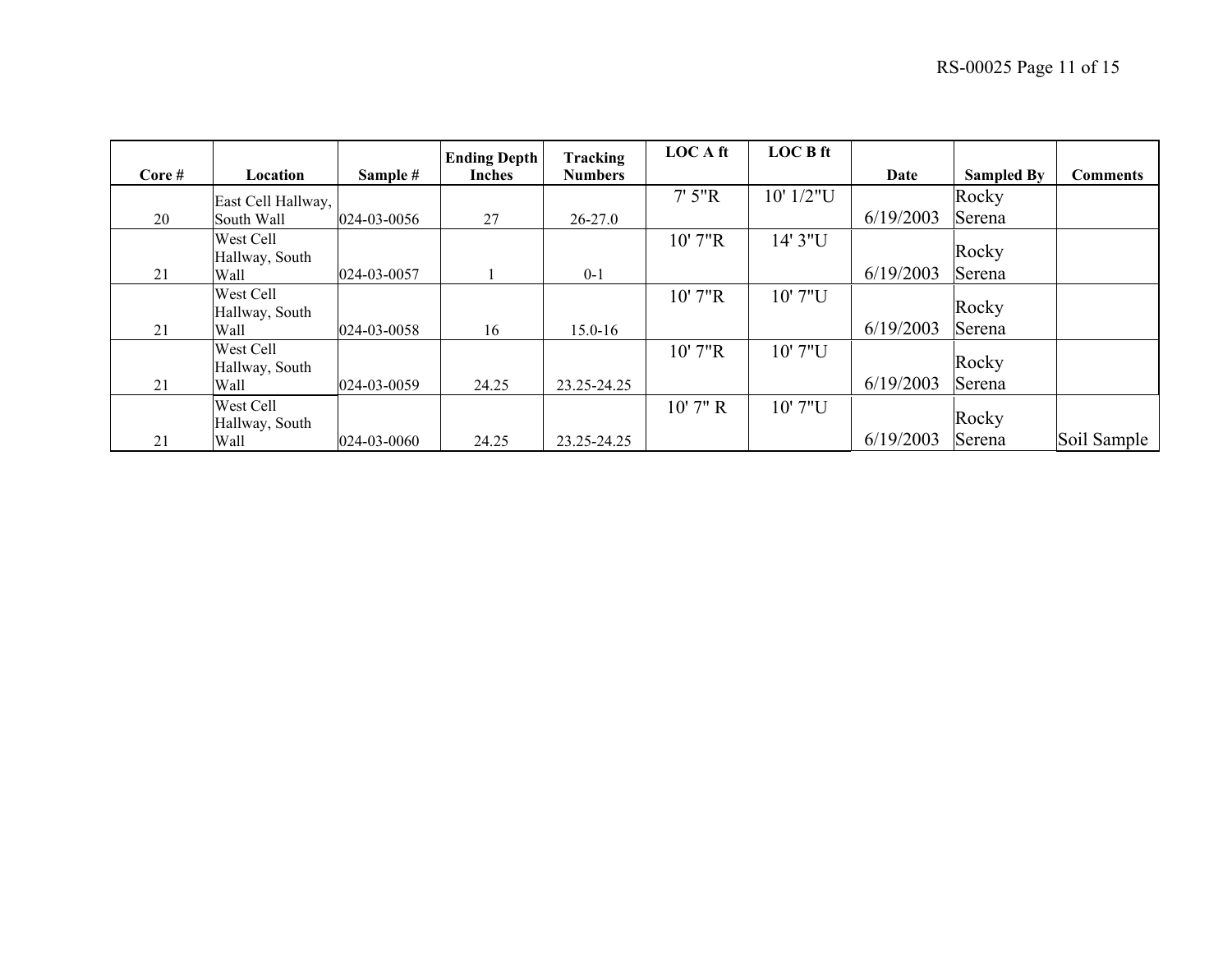#### **5.0 Conclusion**

These conclusions are based on comparing the results to the soil DCGLs. The results indicate that all of the areas outside of the two cells may be rubblized in the open air without worker safety or environmental release concerns. The first 15" depth of the structural surfaces in both of the cells should be removed with the building still standing with portable ventilation in use or using wet removal methods. This would include the walls, ceiling and floors in these areas. The rest of the cells may be demolished after the upper building is torn down. The shaded areas of Figure 3 represent the areas that should be removed with contamination control measures in place.



#### **4024 Basement Activated Concrete Removal**

**Figure 3: Concrete Removal Diagram**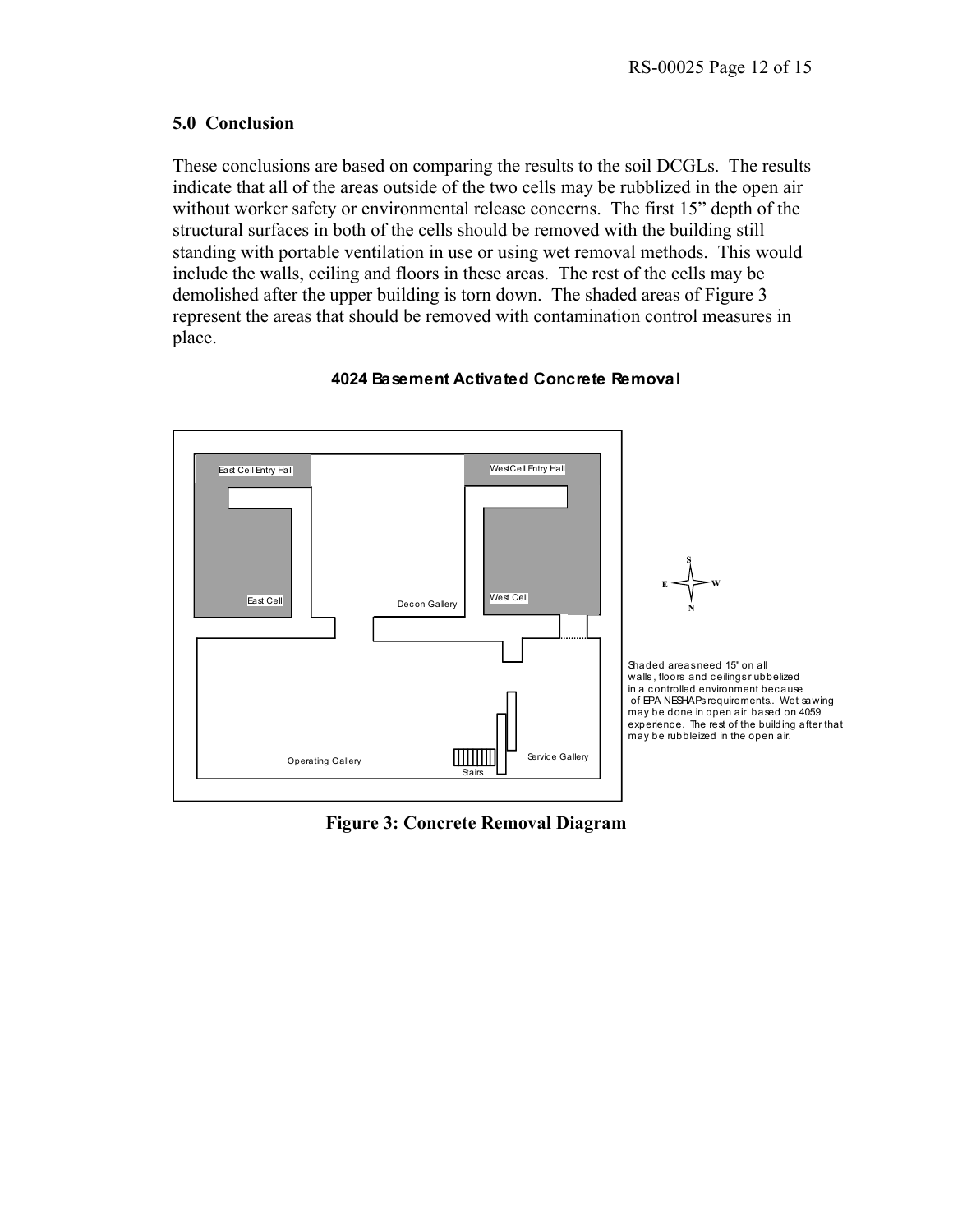### **6.0 References**

- 1. A. M. Stelle, Building T024 (SETF) Facilities Dismantling Plan, 7/26/1977
- 2. D. A. Speights, Radiological Survey Results—Release to Unrestricted Use, Building 024, SSFL, 11/28/1978
- 3. E. R. McGinnis, Rocketdyne Engineering Work Request # R9036358, 4024 Radiation Safety Instructions for Sampling, 3/14/2003
- 4. N001SRR140131, "Approved Site wide Release Criteria for Remediation of Radiological Facilities at the Santa Susana Field Laboratory", February 18, 1999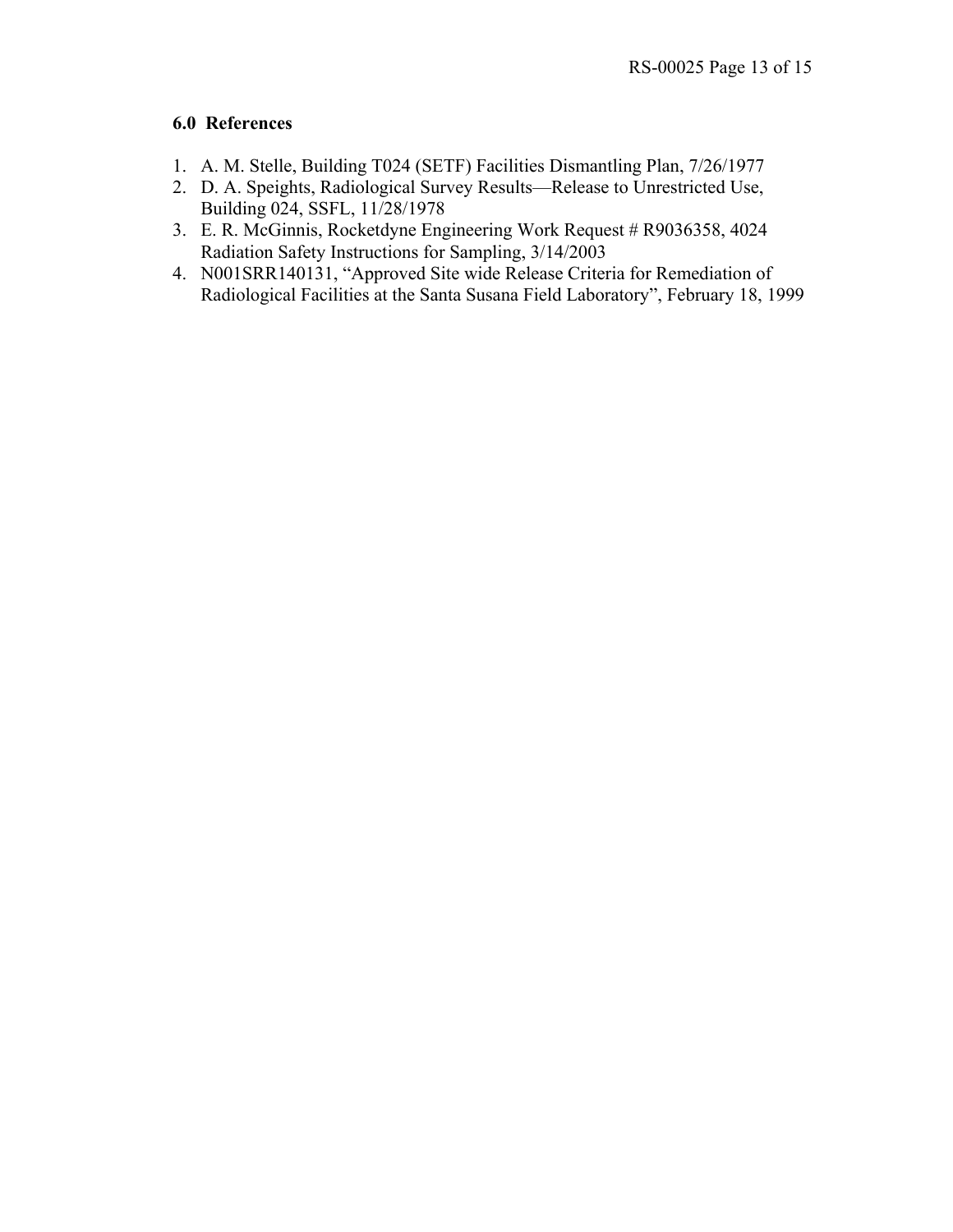|                     |                                                              |                         | <b>Activity</b>                | Error              | <b>MDA</b>             |                  |                       |                        |
|---------------------|--------------------------------------------------------------|-------------------------|--------------------------------|--------------------|------------------------|------------------|-----------------------|------------------------|
| Core                | Location                                                     | Sample #                | <b>Ending Depth</b><br>Inches  | Isotope            | pCi/g                  | pCi/g            | pCi/g                 | <b>Detect</b>          |
|                     |                                                              |                         |                                |                    |                        |                  |                       |                        |
| $\mathbf{1}$        | East Cell, East Wall-1992                                    | 0'024030001A            | $\mathbf{1}$                   | $Co-60$            | 2.418E+00              | 2.581E-01        | 1.71E-01              |                        |
| 1                   | East Cell, East Wall-1992                                    | 0'024030001B            | $\mathbf{1}$                   | $Co-60$            | 2.460E+00              | 2.533E-01        | 1.31E-01              |                        |
| 1                   | East Cell, East Wall-1992                                    | 0'024030002A            | 16                             | $Co-60$            | 7.050E-02              | N/A              | $1.41E-01$            | <b>ND</b>              |
| $\mathbf{1}$        | East Cell, East Wall-1992                                    | 0'024030003A            | 30                             | $Co-60$            | 3.840E-02              | N/A              | 7.68E-02              | <b>ND</b>              |
| $\mathbf{1}$        | East Cell, East Wall-1992                                    | 0'024030003B            | 30                             | $Co-60$            | 5.050E-02              | N/A              | 1.01E-01              | <b>ND</b>              |
| $\overline{1}$      | Behind East Cell. East Wall-1992                             | 0'024030004             | 38                             | $Co-60$            | 2.580E-02              | N/A              | 5.16E-02              | <b>ND</b>              |
| $\mathbf{1}$        | Behind East Cell, East Wall-1992                             | 024030004L              | 38                             | $Co-60$            | 1.965E-03              | N/A              | 3.93E-03              | <b>ND</b>              |
| 1                   | East Cell, East Wall-1992                                    | 0'024030002B            | 16                             | $Co-60$            | 6.100E-02              | N/A              | 1.22E-01              | <b>ND</b>              |
| $\mathbf{1}$        | East Cell, East Wall-1992                                    | 0'024030002C            | 16                             | $Co-60$            | 2.820E-02              | 6.147E-03        | 1.36E-02              |                        |
| $\overline{2}$      | East Cell. Floor                                             | 0'024030005A            | 1                              | $Co-60$            | 2.135E+00              | 1.852E-01        | 1.19E-01              |                        |
| $\overline{2}$      | East Cell, Floor                                             | 0'024030005B            | $\mathbf{1}$                   | $Co-60$            | 3.661E+00              | 3.204E-01        | 1.857E+01             | <b>ND</b>              |
| 3                   | East Cell, North Wall-High                                   | 0'024030009A            | $\mathbf{1}$                   | $Co-60$            | 1.310E+00              | 1.821E-01        | 1.559E-01             |                        |
| 3                   | East Cell, North Wall-High                                   | 0'024030009B            | 1                              | $Co-60$            | 1.025E+00              | 1.781E-01        | 1.572E-01             |                        |
| $\overline{4}$      | East Cell, South Wall-High                                   | 0'024030012A            | $\overline{1}$                 | $Co-60$            | 2.272E+00              | 2.491E+00        | 2.23E-01              |                        |
| $\overline{4}$      | East Cell, South Wall-High                                   | 0'024030012B            | $\mathbf{1}$                   | $Co-60$            | 2.155E+00              | 2.405E+00        | 2.04E-01              |                        |
| $\overline{5}$      | East Cell, Ceiling                                           | 0'024030015A            | $\mathbf{1}$                   | $Co-60$            | 1.069E+00              | 1.565E+00        | 1.58E-01              |                        |
| 5                   | East Cell, Ceiling                                           | 0'024030015B            | $\mathbf{1}$                   | $Co-60$            | 9.332E-01              | 1.489E-01        | 1.747E-01             |                        |
| 6                   | West Cell, West Wall-1992                                    | 0'024030018A            | $\mathbf{1}$                   | $Co-60$            | 2.792E+00              | 2.78E-01         | 1.88E-01              |                        |
| 6                   | West Cell, West Wall-1992                                    | 0'024030018B            | $\mathbf{1}$                   | $Co-60$            | 2.271E+00              | 0.'02467         | 1.46E-01              |                        |
| 6                   | Behind West Cell, West Wall-1992                             | 0'024030021             | 38                             | $Co-60$            | 3.665E-02              | N/A              | 7.33E-02              | <b>ND</b>              |
| 7                   | West Cell, Floor                                             | 024030022A              |                                | $Co-60$            | 2.276E+00              | 2.500E-01        | 1.518E-01             |                        |
| $\overline{7}$      | West Cell, Floor                                             | 024030022B              | 1<br>$\overline{1}$            | $Co-60$            | 1.740E+00              | 2.184E-01        | 1.87E-01              |                        |
| 8                   |                                                              | 024030026A              | $\mathbf{1}$                   | $Co-60$            |                        | 6.138E-01        | 1.568E-01             |                        |
|                     | West Cell, South Wall - High                                 |                         |                                |                    | 9.121E+00              |                  |                       |                        |
| 8                   | West Cell, South Wall - High                                 | 024030026B              | $\mathbf{1}$                   | $Co-60$            | 9.392E+00              | 6.27E-01         | 3.04E+00              |                        |
| 8<br>$\overline{9}$ | West Cell, South Wall - High<br>West Cell, North Wall - High | 024030027<br>024030029A | 16<br>$\mathbf{1}$             | $Co-60$<br>$Co-60$ | 1.040E-01<br>5.018E+00 | N/A<br>4.107E-01 | 2.08E-01<br>2.503E-01 | <b>ND</b>              |
| $\overline{9}$      |                                                              |                         |                                |                    | 4.996E+00              | 4.068-01         |                       |                        |
| $\overline{9}$      | West Cell, North Wall - High                                 | 024030029B              | $\mathbf{1}$                   | $Co-60$            |                        |                  | 2.255E-01             |                        |
|                     | West Cell, North Wall - High                                 | 024030030               | 16                             | $Co-60$            | 1.095E-01              | N/A              | 2.190E-01             | <b>ND</b>              |
| 10                  | West Cell, Ceiling Shield Plug                               | 024030032A              | $\mathbf{1}$<br>$\overline{1}$ | $Co-60$            | 7.150E-02              | N/A              | 1.43E-01              | <b>ND</b><br><b>ND</b> |
| 11                  | Decon Gallery, South Wall                                    | 024030035A              |                                | $Co-60$            | 7.300E-02              | N/A              | 1.46E-01              |                        |
| 12                  | Decon Gallery, Floor                                         | 024030038A              | $\mathbf{1}$                   | $Co-60$            | 7.550E-02              | N/A              | 1.51E-01              | <b>ND</b>              |
| 13                  | Decon Gallery, Floor                                         | 024030041               | 1                              | $Co-60$            | 7.000E-02              | N/A              | 1.40E-01              | <b>ND</b>              |
| 14                  | Decon Gallery, East Wall                                     | 024030044               | $\mathbf{1}$                   | $Co-60$            | 5.850E-02              | N/A              | 1.17E-01              | <b>ND</b>              |
| 15                  | Decon Gallery, West Wall                                     | 024030047               | $\mathbf{1}$                   | $Co-60$            | 7.750E-02              | N/A              | 1.55E-01              | <b>ND</b>              |
| 16                  | <b>Operating Gallery Floor</b>                               | 024030050               | 1                              | $Co-60$            | 5.850E-02              | N/A              | 1.17E-01              | <b>ND</b>              |
| 17                  | Operating Gallery Floor                                      | 024030051               | $\mathbf{1}$                   | $Co-60$            | 8.250E-02              | N/A              | 1.65E-01              | <b>ND</b>              |
| 18                  | Operating Gallery, North Wall                                | 024030052               | 1                              | $Co-60$            | 7.150E-02              | N/A              | 1.43E-01              | <b>ND</b>              |
| 19                  | Service Gallery, Floor                                       | 024030053               | $\overline{1}$                 | $Co-60$            | 7.250E-02              | N/A              | 1.45E-01              | <b>ND</b>              |
| 20                  | East Cell Hallway, South Wall                                | 024030054A              | $\mathbf{1}$                   | $Co-60$            | 1.350E+00              | 2.055E-01        | 1.79E-01              |                        |
| 20                  | East Cell Hallway, South Wall                                | 024030054B              | $\mathbf{1}$                   | $Co-60$            | 1.620E+00              | 2.28E-01         | 2.92E-01              |                        |
| 20                  | East Cell Hallway, South Wall                                | 024030055               | 16                             | $Co-60$            | 6.950E-02              | N/A              | 1.39E-01              | <b>ND</b>              |
| 20                  | East Cell Hallway, South Wall                                | 024030056               | 27                             | $Co-60$            | 3.905E-02              | N/A              | 7.81E-02              | <b>ND</b>              |
| 21                  | West Cell Hallway, South Wall                                | 024030057A              | $\mathbf{1}$                   | Co-60              | 3.878E+00              | 3.36E-01         | 1.95E-01              |                        |
| 21                  | West Cell Hallway, South Wall                                | 024030057B              | $\mathbf{1}$                   | $Co-60$            | 4.002E+00              | 3.413E-01        | 1.71E-01              |                        |
| 21                  | West Cell Hallway, South Wall                                | 024030058               | 16                             | $Co-60$            | 1.025E-01              | N/A              | 2.05E-01              | <b>ND</b>              |
| 21                  | West Cell Hallway, South Wall                                | 024030059               | $\overline{24}$                | $Co-60$            | 8.200E-02              | N/A              | 1.64E-01              | <b>ND</b>              |
| 21                  | Behind West Cell Hallway, South Wall                         | 024030060               | 30                             | $Co-60$            | 8.950E-03              | N/A              | 1.79E-02              | <b>ND</b>              |
|                     |                                                              |                         |                                |                    |                        |                  |                       |                        |
|                     |                                                              |                         |                                | min                | 1.965E-03              |                  | 3.930E-03             |                        |
|                     |                                                              |                         |                                | max                | $9.392E + 00$          |                  | 2.190E-01             |                        |
|                     |                                                              |                         |                                |                    | average $1.477E+00$    |                  | 1.259E-01             |                        |

### **Table 2: Cobalt-60 Results**

NA in error column indicates sample was < MDA (results entered as 0.5\*MDA).

 $ND = Non-detect.$ 

 $A =$  front side,  $B =$  backside. There were no significant differences between the two sides, so that method was abandoned.

LC = Long Count time.

1992 in the "Location" column indicates the sample was taken adjacent to one of the hotter 1992 samples.

Co-60 DCGL =  $1.94$  pCi/g (Reference 4). MAX MDA ~  $10\%$  DGGL.